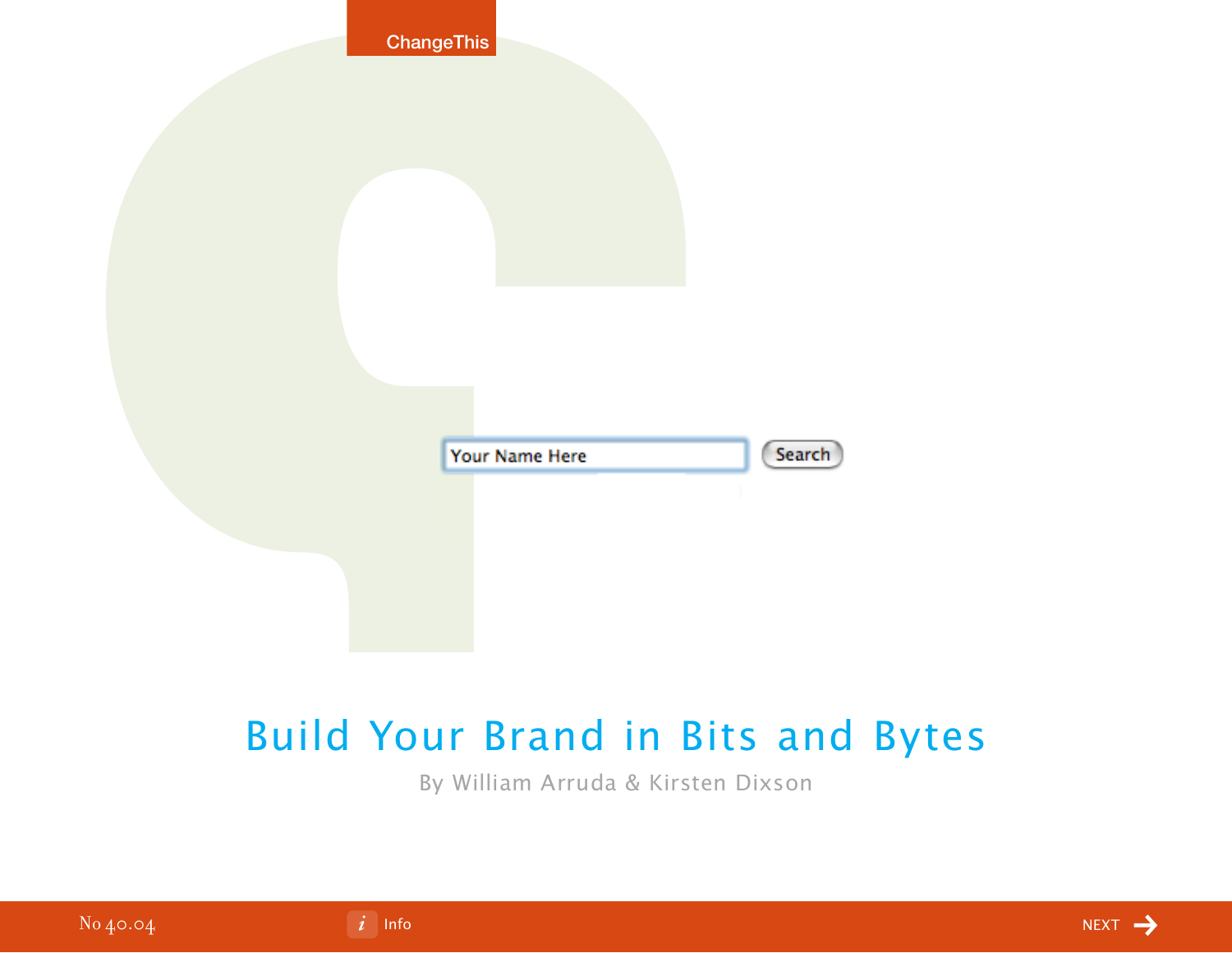## Welcome to the Me Millennium.

## YOU'RE BEING GOOGLED.

People are Googling you. People who matter: Hiring Managers. Executive Recruiters. Colleagues Clients. Business Partners. In fact, someone might be Googling you right now!

## PAPER IS PAST. THE INTERNET IS PRESENT AND FUTURE.

The Web has replaced traditional research resources and is often the first place we go for information, putting the phone book and the reference librarian on the endangered list. The Internet has impacted not only the way we do our jobs, but also the way that we look for jobs, network and manage our careers.

The World Wide Web is an indispensable tool for communicating your value as a professional, expressing your differentiation, networking and performing career research. Not only will you be researching opportunities online, others will be researching you.

"82% of candidates expect recruiters to look them up on line."– *BusinessWeek,* June 26, 2006

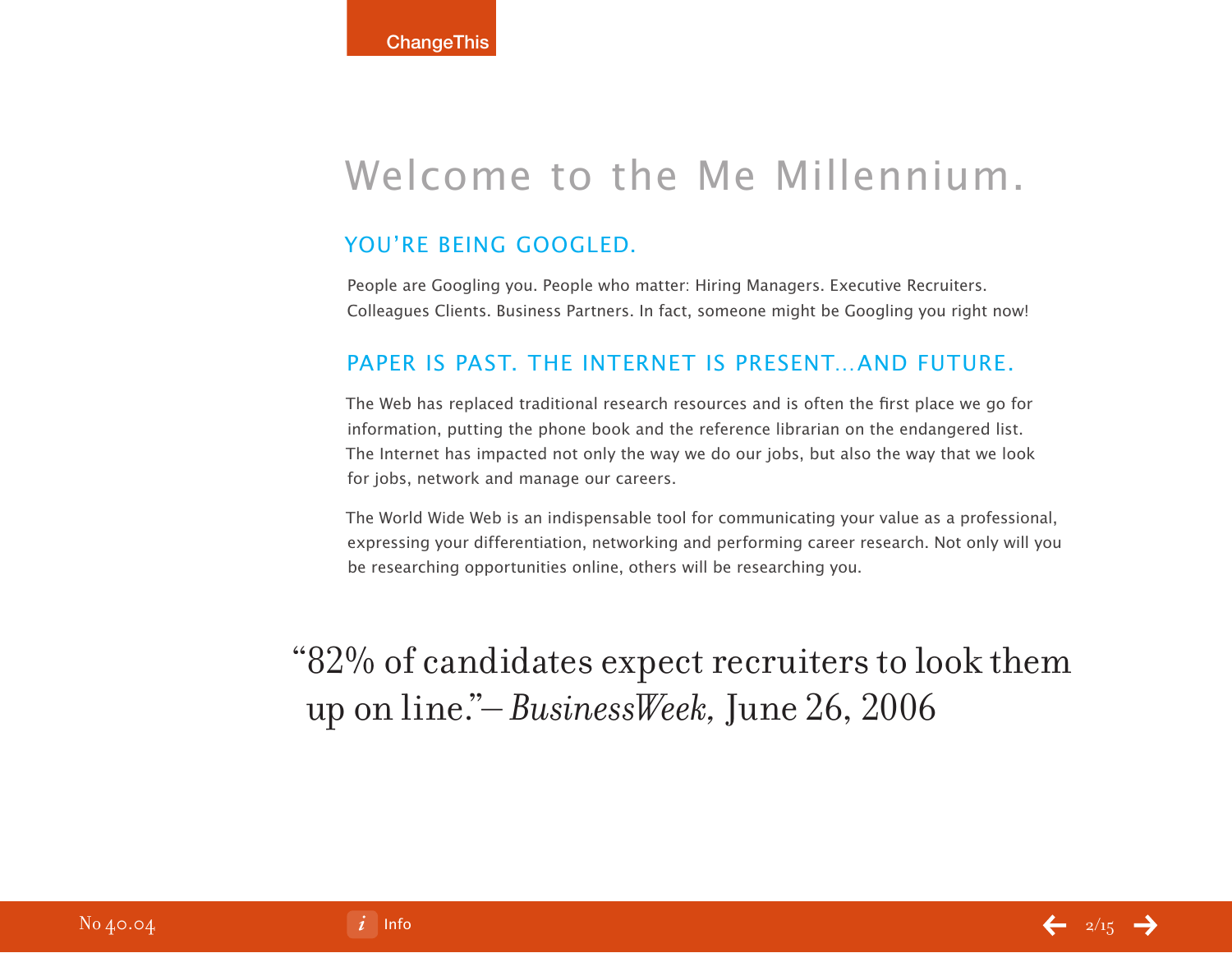## PERSONAL GOOGLING IS THE NEW REFERENCE CHECK.

It's no secret that Google is the world's leading Internet search tool. It's used over 200 million times a day by people in virtually every country in the world. And, it's not just used to research companies. It's today's best resource for getting the untold story about people.

As personal branding strategists, we are intrigued by the power of this new phenomenon. The ramifications of being Googled are widespread when it comes to building and managing your personal brand. Being Googled reveals how visible you are on the Web, and visibility is critical to successful career management—regardless of where you are in your career or your business. Your Google results become useful for those who are looking to make decisions about you. So the prospect of being Googled brings up some interesting questions:

- **? What does it say about you if you don't show up in Google?** Quantitatively speaking, you are somebody if your Google results cover multiple pages. You are a really unknown brand, however, if Google can't find you, or worse, if it finds your name only in a list of obituaries. So if you don't show up in Google, will you be dismissed?
- **? Will being Googled replace reference checking in job interviews and client bids?** After all, Google provides a much more objective view than those whom you select to be references for you. Will your Google results be the determining factor in whether you get in to see a new client or are considered for a new job?
- **? Will being Googled change the way we name our kids?** Having a common name can be a challenge when seeking an accurate Google assessment. You know this all too well if your name is John Smith. Google doesn't discern between John Smith, the upstanding CEO of Acme, Inc., and John Smith, the serial killer who escaped from prison and is on the run. Just as the trend in company and product naming has moved to creating names for originality and to ensure domain name availability (think Altria, Yahoo! and Avaya), will parents in the future be creating one-ofa-kind names for their children to ensure accurate Google results?

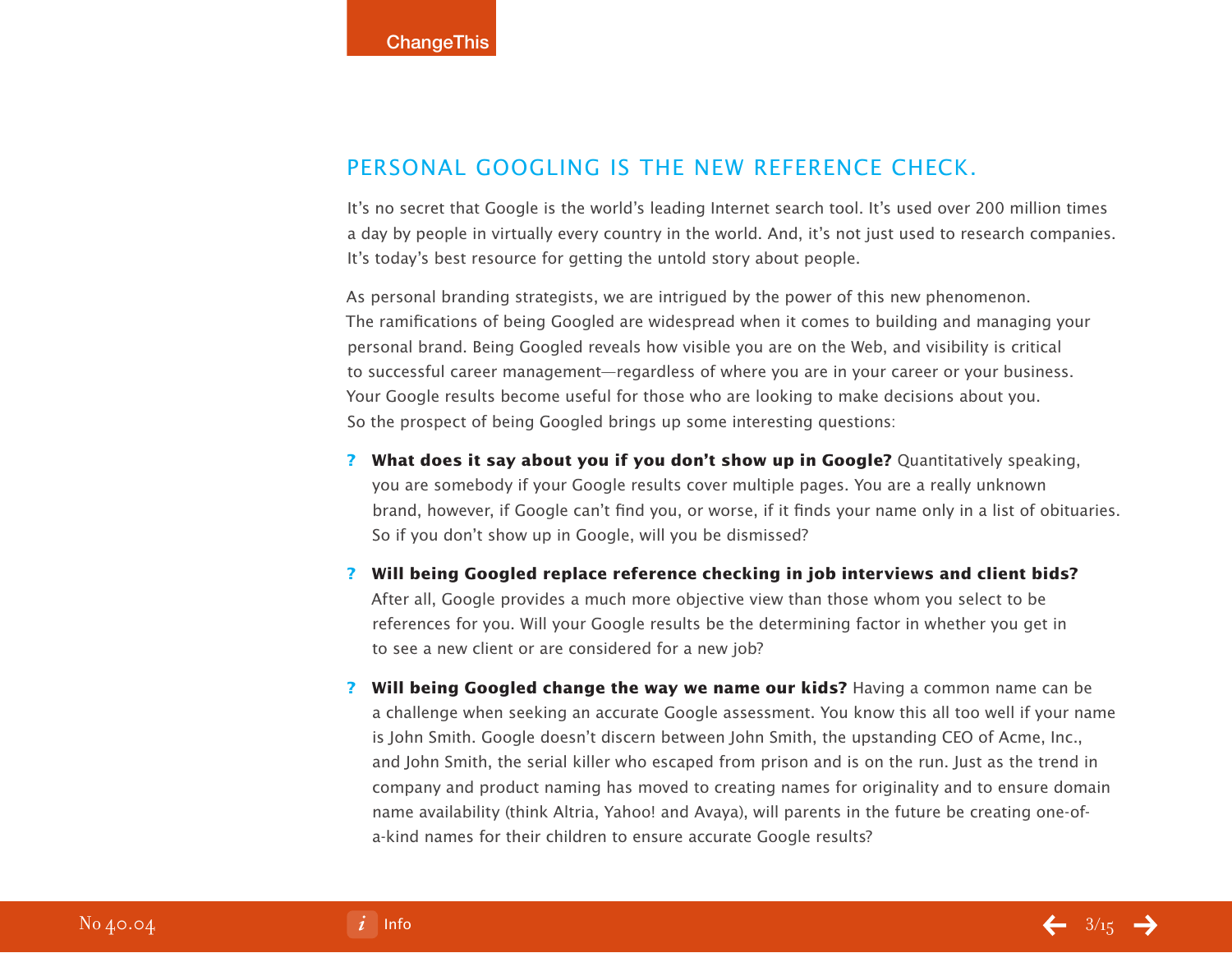We don't have all the answers to these questions. But we are fascinated with 'personal Googling' and all that it means for our career-focused clients, not to mention our own personal brands. And we focus all our professional energies on helping professionals make the most of the Web.

# **Personal Googling** v. the act of learning about someone by performing a Web search.

## If You Don't Show Up in Google, You Don't Exist.

A recent Harris Interactive poll showed that 23% of people search the names of business associates or colleagues on the Internet before meeting them; and 83% of executive recruiters are using search engines to uncover information about candidates according to a 2007 survey by ExecuNet.

There are classes for HR professionals about Googling candidates, and profiles on sites like Friendster, LinkedIn and ZoomInfo are even being reviewed in the recruiting process. In fact, 20% of the Fortune 500 seeking candidates are using ZoomInfo, a unique service that automatically creates profiles from aggregated professional information found online.

If you are meeting with a customer, applying for a new job inside or outside your company or running for a board position, you can count on being Googled. Impressions will be made based on what is found.

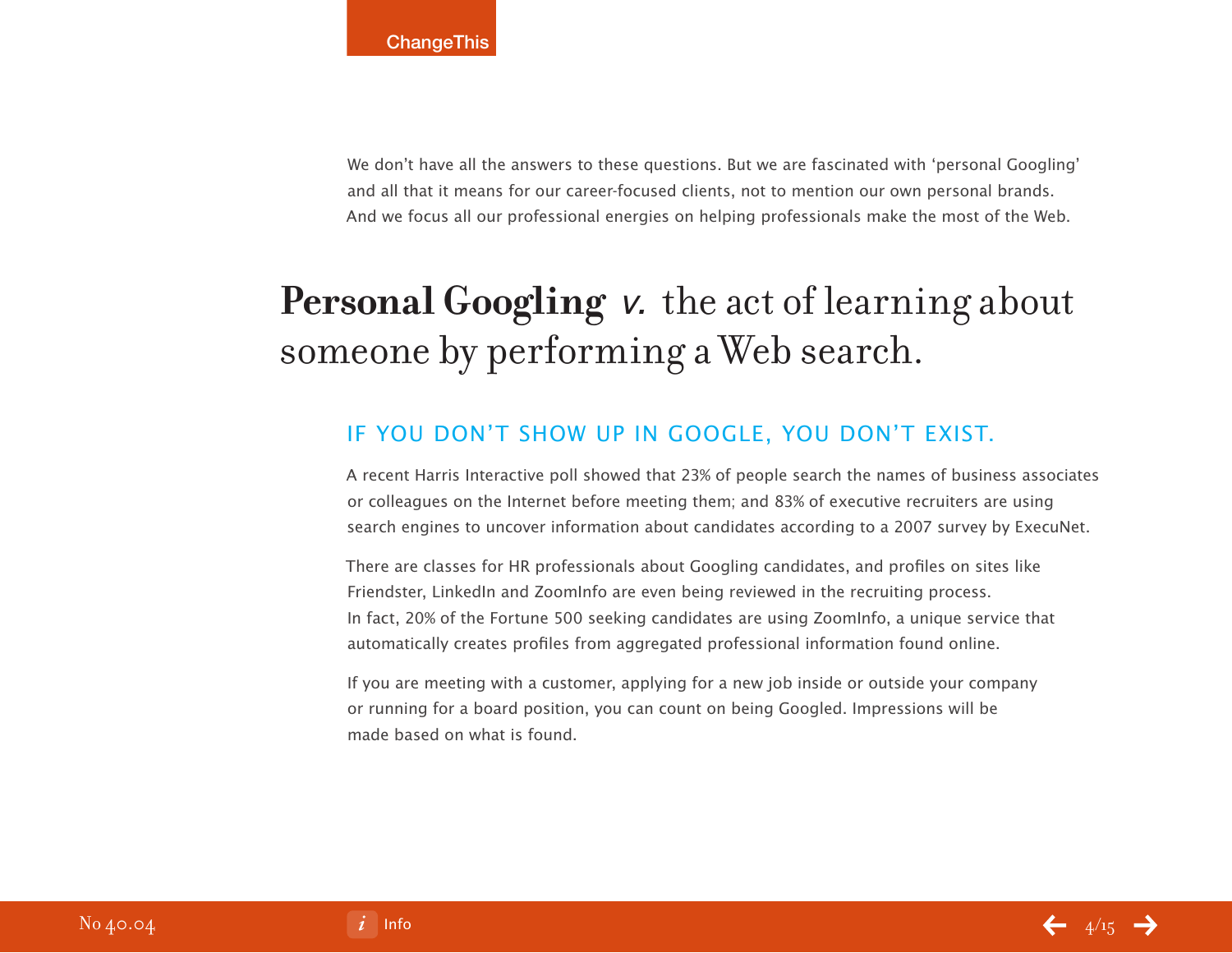## DETERMINE YOUR GO (GOOGLE QUOTIENT).

Accenture included the total number of relevant Google results as one of the three measures they used to develop their list of the World's Top 50 Most Influential Leaders.

#### **Calculate your virtual value.**

Right now, open a new browser window, go to Google.com, type your name into the search box and see what the world's most popular search engine says about you. Surprised? Delighted? Depressed?

TIP: Type your name in quotes (like this: "William Arruda") so you will get the most accurate results.

To determine your baseline Google Quotient (GQ) use our complimentary Online ID Calculator™ at [www.careerdistinction.com/onlineid](http://www.careerdistinction.com/onlineid/)

#### **Place yourself on the digital scale.**

Once you have used our Online ID Calculator,™ you will have a better understanding of where your results lie on the digital scale. To look into it a little deeper, refer to this four-box model which describes potential scenarios for your online identity.



The Y axis deals with the volume of information about you on the Web. The X axis describes the relevance of the information to your personal brand. Looking at your Google results, ask yourself:

Does it say what you want it to say? Is it consistent? Is it easy for someone to understand what you stand for? What separates you from your peers?

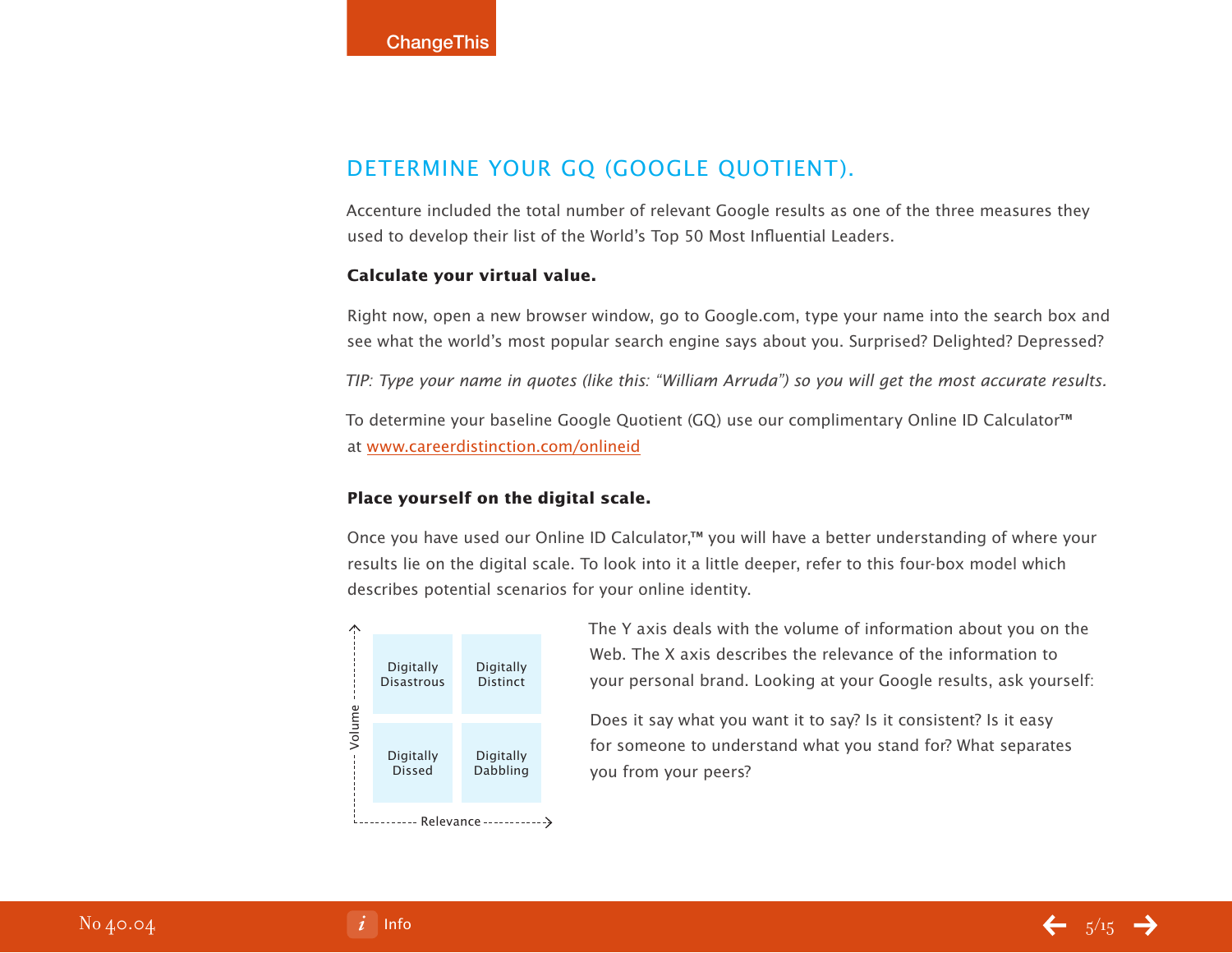## DECIDE WHETHER YOU'RE DIGITALLY DISASTROUS or Digitally Distinct.

What's your number of relevant results? Are the results communicating your personal brand your unique promise of value? With your Online ID Calculator score, you know where your current online profile stands.

| <b>Digitally</b>                                                                                                                                                                                              | <b>Digitally</b>                                                                                                                                                                                                                                          | <b>Digitally</b>                                                                                                                                                                                                                                                                                                                                | <b>Digitally</b>                                                                                                                                                                                                                                       | <b>Digitally</b>                                                                                                                                                                                                                                                                                           |
|---------------------------------------------------------------------------------------------------------------------------------------------------------------------------------------------------------------|-----------------------------------------------------------------------------------------------------------------------------------------------------------------------------------------------------------------------------------------------------------|-------------------------------------------------------------------------------------------------------------------------------------------------------------------------------------------------------------------------------------------------------------------------------------------------------------------------------------------------|--------------------------------------------------------------------------------------------------------------------------------------------------------------------------------------------------------------------------------------------------------|------------------------------------------------------------------------------------------------------------------------------------------------------------------------------------------------------------------------------------------------------------------------------------------------------------|
| <b>Disguised</b>                                                                                                                                                                                              | <b>Dissed</b>                                                                                                                                                                                                                                             | <b>Disastrous</b>                                                                                                                                                                                                                                                                                                                               | <b>Dabbling</b>                                                                                                                                                                                                                                        | <b>Distinct</b>                                                                                                                                                                                                                                                                                            |
| There is absolutely<br>nothing about you on<br>the Web. It doesn't<br>mean you don't exist,<br>but it means that you<br>remain hidden from<br>those who may be<br>researching you. This<br>is easy to remedy. | There is little on<br>the Web about you,<br>and what is there<br>is either negative or<br>inconsistent with<br>how you want to be<br>known. Fortunately,<br>just a small number<br>of on-brand entries<br>will help you improve<br>your digital identity. | There is a lot of<br>information about<br>you on the Web.<br>but it has little<br>relevance to what<br>you want to express<br>about yourself. It<br>will take a concerted<br>effort to augment<br>these results with<br>enough highly ranked,<br>relevant results<br>to ensure that<br>your personal brand<br>is being clearly<br>communicated. | There is already<br>some on-brand<br>information on the<br>Web about you.<br>Although the volume<br>of results is not<br>high, the material<br>that is there is<br>relevant and consis-<br>tent with your<br>personal brand.<br>This is a great start. | This is nirvana in<br>the world of online<br>identity. Essentially,<br>there are lots of<br>results about you<br>and most, if not all,<br>reinforce your<br>personal brand.<br>Bravo! But don't rest<br>on your laurels,<br>your Google results<br>can change as<br>fast as the weather<br>in New England. |

Understanding your baseline online identity is important even if it's not where you want it to be. Wherever you are on the scale, you can always improve. The dynamic nature of the Web affords an incredible opportunity to have the online profile you need to express your personal brand and reach your goals.

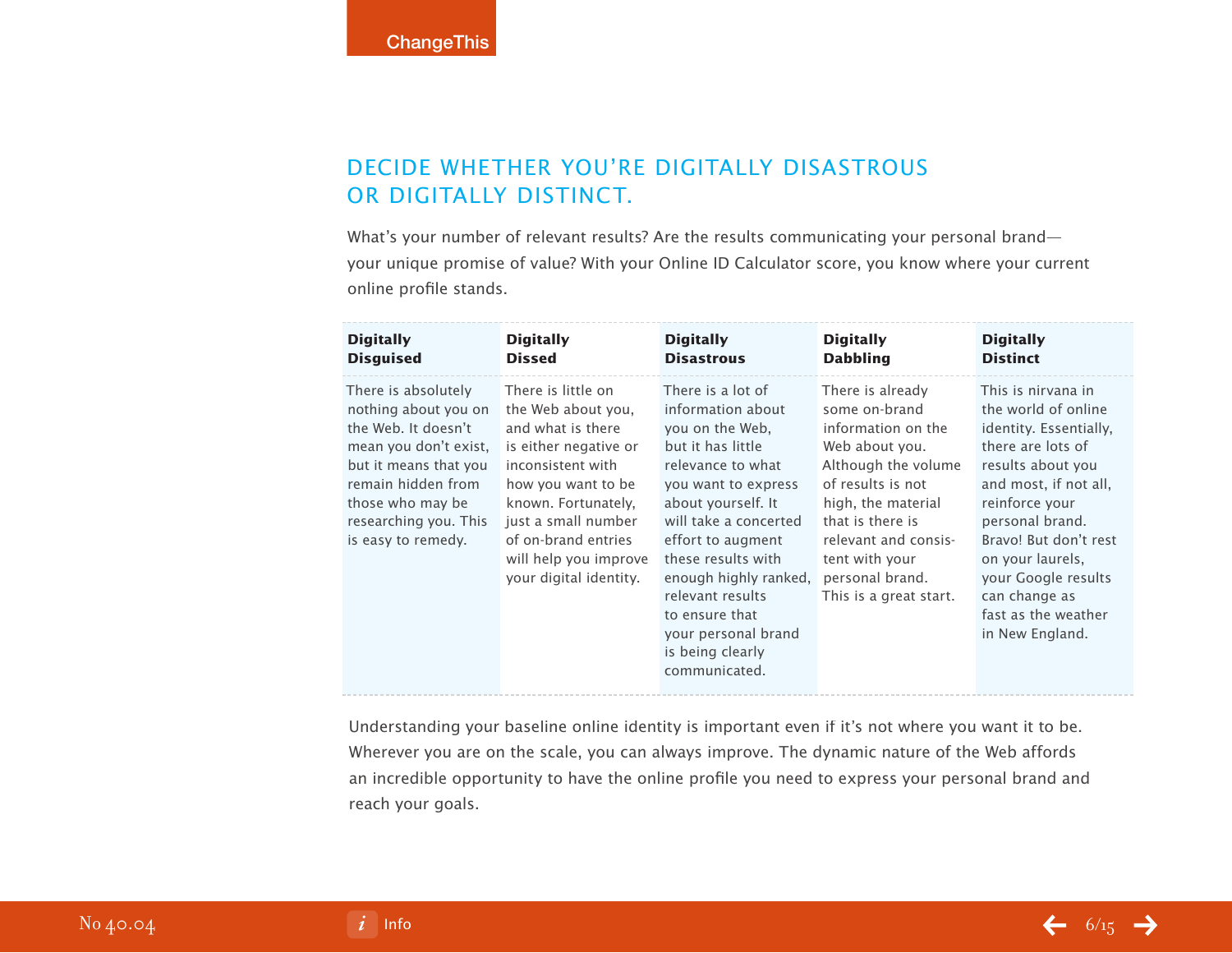## Take the Road to Digital Distinction.

#### **First, stear clear of digital dirt.**

Digital Dirt is negative, unflattering or inappropriate information about you that is easily found online. In the same ExecuNet survey we referenced earlier, 45% of recruiters eliminate candidates based on what they find in search engines. So, if you do have digital dirt, you'll have to clean up your virtual act.

Perhaps what Google reveals does not convey the image you want to share with the world. That was the case for Susan, a marketing executive who had been fired by the board of her company. The meeting minutes detailing her firing were posted on the Web and when anyone performed a Google search using her name, the first item displayed was the summary of those meeting minutes. She didn't understand why she couldn't get any job interviews until an executive recruiter told her about her Google results. Prior to that, she had no idea she had been digitally dissed.

The moral of the story: Google yourself. It's called self-googling, narcissurfing or ego-surfing and you should be doing it regularly. To those who don't know you personally, you are your Google results. Knowing what Google says about you is important; and influencing what Google reveals is essential. According to BusinessWeek, 33% of job candidates have never ego-surfed. Maybe some of them are having the same experience as Susan.

TIP: Google yourself every Monday morning, and keep track of the changes to your Google results.

If you do discover that you have digital dirt on Web pages that you cannot edit, you have two options: vacuum it up or sweep it under the rug. You can request that the site owner take down the offending information, or you can create highly ranking, on-brand entries that will push the negative ones to page 32 of your Google results. People who are really digging will still be able to find this informa-

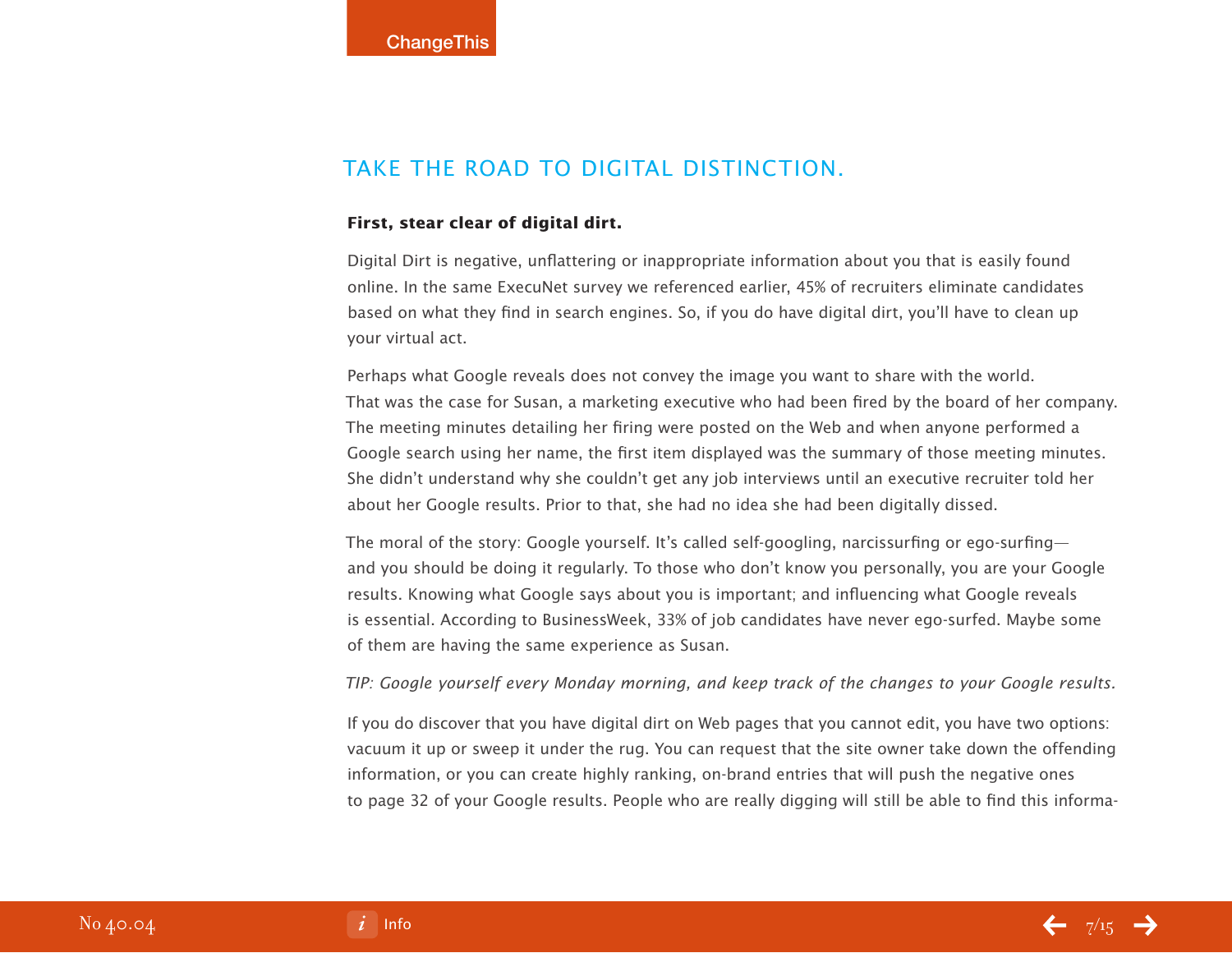tion, but most will not take the time to go past page three. If your reputation is damaged by an article that appears in a major, high-ranking publication, both of these options will be dificult, and you may need to call in the experts.

### Begin with Your Brand.

"The [past] 10 years have seen everything from the rise of online Job Boards to the Brand Called You, the birth of blogs to offshoring. All of these developments have had a significant impact on the way we manage our careers and the next 10 years promise to be just as dramatic." Fast Company, March 2006

#### **Don't be a jack of all trades.**

Before you start expressing yourself online, you need to know what you want to say. So you must first gain clarity about your personal brand. An online identity that makes you look like Mr. or Ms. Multiple Personality is going to work against you. People need to know who you are, what you stand for and what makes you stand out. Success in the new world of work requires that you differentiate yourself from myriad others who seemingly do what you do. You need to understand and express your unique value. Therefore, before you embark on an online identity, you need to extract your personal brand. This will help you understand your goals, strengths and what will make you compelling to those you want to influence.

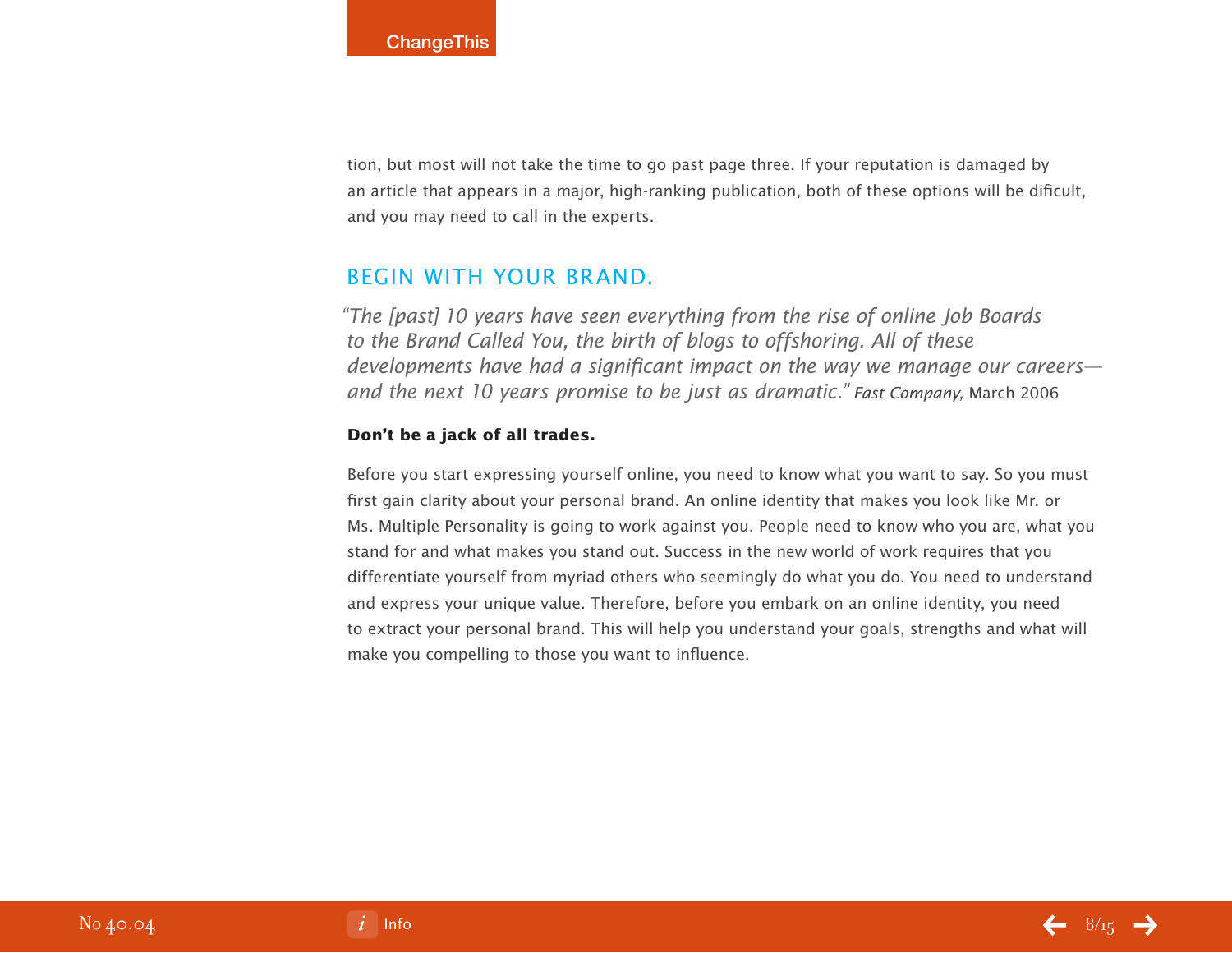So that you don't confuse people who are Googling you, here are four steps to get started with branding:

1. Read Career Distinction: Stand Out by Building Your Brand (Wiley, June 2007), and use the 360°Reach tool (you get free access to this leading personal brand assessment with instructions in book) to get the clearest understanding of your current reputation.

2. See where your brand stands today with this quick quiz.

3. Describe your own brand with this complimentary personal profiler.

4. Watch this comprehensive introduction to personal branding.

Get other resources to support your branding at [www.reachbrandingclub.com.](http://www.reachbrandingclub.com) And, if you are currently in job search mode, go to [www.reachbrandingclub.com/jobsearch](http://www.reachbrandingclub.com/job_search.php)

## The new century is defined by fusion, in which consumers fuse a dizzying array of disparate choices.

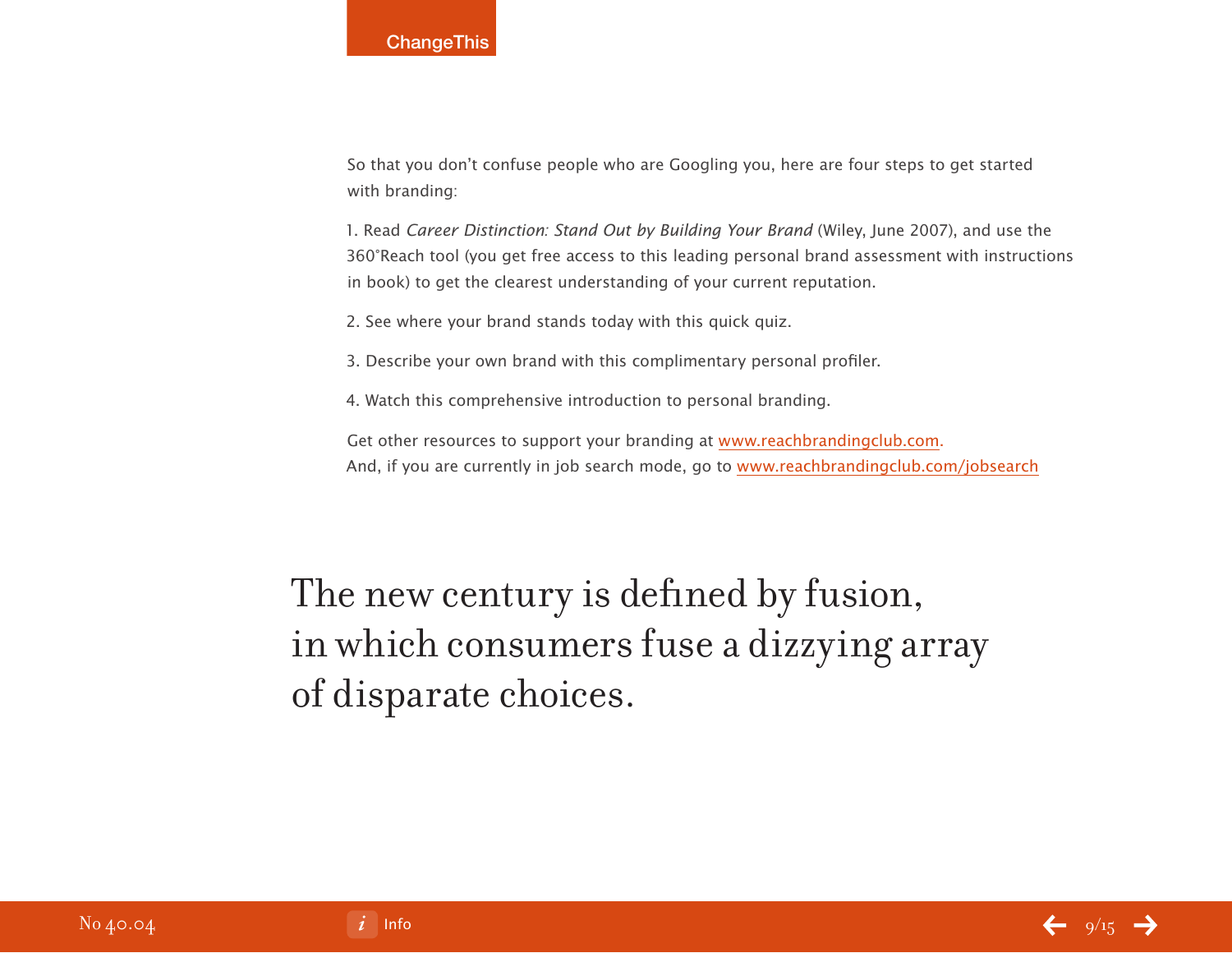### Be Virtually Visible.

#### **Enter the virtual estate™ market.**

Real Estate is one of the best investments you can make in the real world. Virtual Estate is just as important an investment in your career. Once you have a clear understanding of your personal brand (and you have documented your personal brand statement), you can get to work on building a powerful online profile. Here's a checklist to help you get started:

- **>** Perform a baseline Google assessment using our Online ID Caclulator. Are you Digitally Dissed? Dabbling? Disastrous? Or are you Distinct?
- **>** Buy your domain name—e.g., www.kirstendixson.com (you can get one at godaddy.com for \$8.95).
- **>** Decide which tools you are going to use to build your brand online. Your own website or blog will give you the most control over your brand, and your Reach-Certified Online Identity Strategist can help you decide the best approach for your goals and connect you with the other professionals you'll need.
- **>** Call in the professionals. This includes: a photographer for your head shot; a talented designer for your website or Blog; a programmer who can make sure your site will display well in all major browsers on both Mac and PC; a ghost writer or editor for your copy; a career/personal brand strategist to help with positioning; and a search engine optimization expert to help you get high rankings.
- **>** Get going right away. Those who start now will be ahead of the pack. According to a Jobster April 2007 survey, 20% of executives have taken proactive steps to create a positive Web presence.
- **>** Don't stop. As William's coach always says, you must work on this "ongoingly."

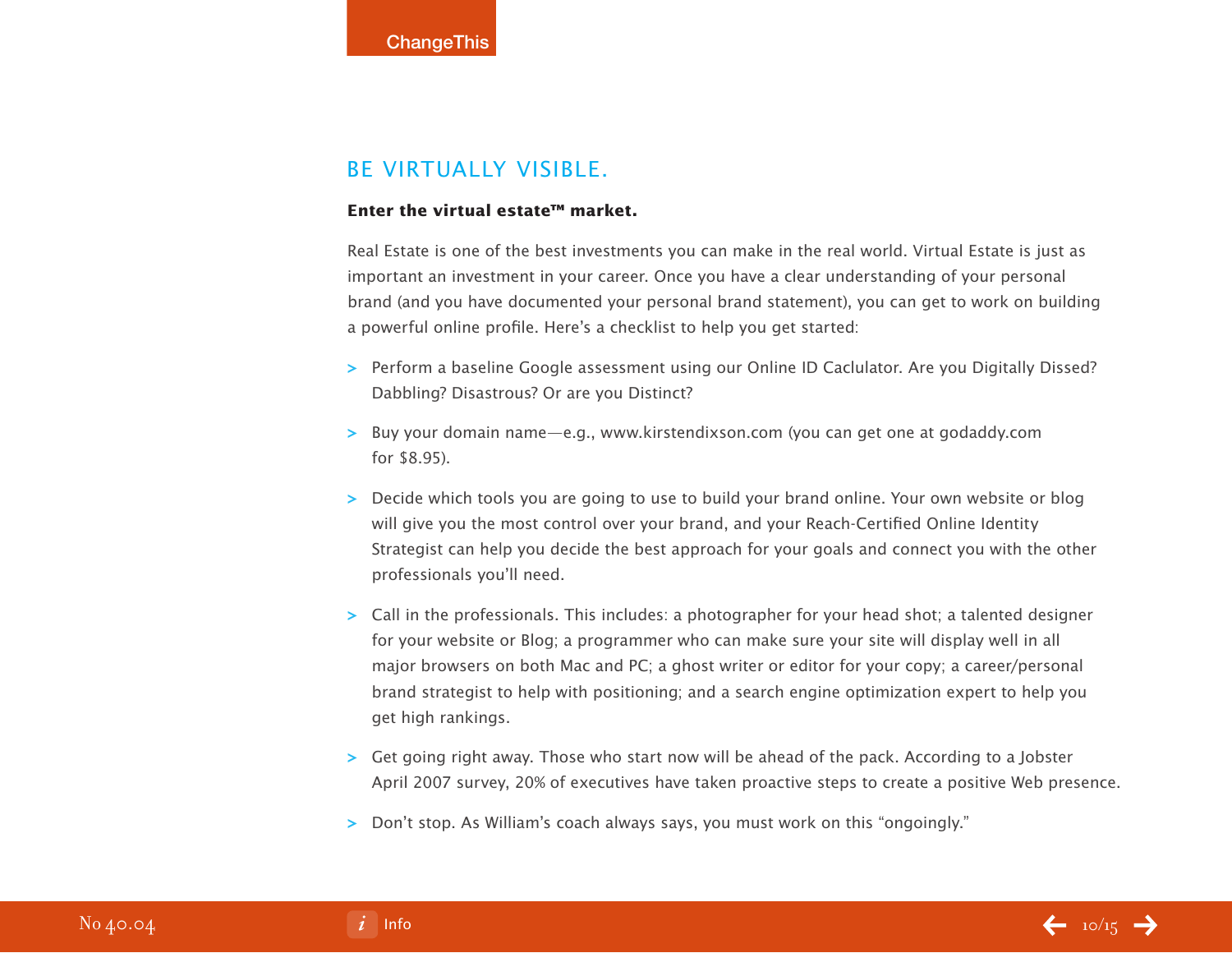#### **Call in the professionals—use an agent.**

Just as a real estate agent will help you find the right investment, when you are ready to find your own place on the World Wide Web, consult the pros. A low-quality website is worse for your brand than no website at all. Unless you are Web designer or online identity expert, get experienced support to send the right message. Here's some criteria to help you choose the right partner:

- **>** Ensure the company has a team of individuals skilled in personal branding, career management, design, writing and Web technologies.
- **>** Ask to see examples of sites using each of the technologies you are considering. Any service worth its salt should offer audio, video, Flash, blogs, podcasts, screencasts, optimized PDFs, etc.
- **>** Ensure that your provider understands Web usability rules and tests your site.
- **>** Avoid any service that suggests having audio that automatically plays when your home page loads. They clearly have no clue about job-search etiquette.
- **>** Remember, technology for technology's sake is pointless. When it comes to video, no one wants to watch a talking head hyping a site or bragging about herself.
- **>** Ask if they provide SEO services to better position you in search engines. Basic tactics are often all you will need. If they guarantee a #1 listing in search engines, be wary.

## "Promoting yourself online is the best, easiest, fastest way to build your personal brand."–Boris Mann, Web 2.0 and Personal Brand Development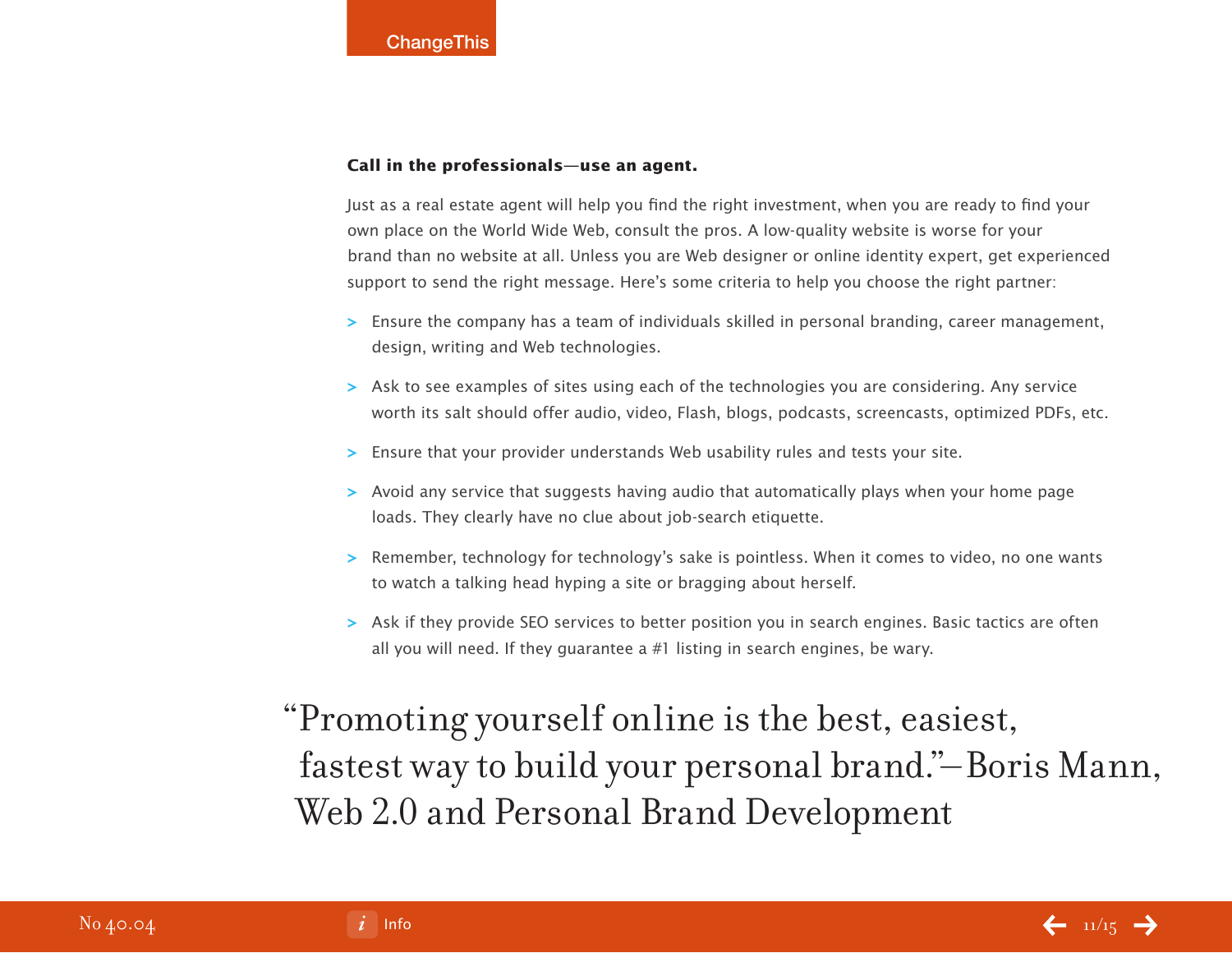#### **Rent, sublet, squat, get a time share.**

Having your own Website or blog is just one tool in your online ID toolkit. You will also you also want to add to your virtual estate portfolio. We call these tools the Six Ps of Online ID:

**1 Publishing** | Write articles or whitepapers, and get them published on websites that are relevant to your target audience. Conduct research to determine guidelines and editorial calendars. You can also post articles to article banks for online syndication.

**2 Posting** | Write reviews of relevant books at Amazon.com and BarnesandNoble.com. If cooking isn't a part of your day job, don't write a cookbook review because it could confuse your brand.

**3 Pontificating** | Post thoughtful, on-brand comments to blogs that are relevant to your area of expertise. Be sure to proofread your comments because you can't edit them once they are posted. You can link your comments back to your blog or Website which also gives you a valuable inbound link, especially if the blog on which you are commenting is popular. Be careful not to keep popping up everywhere too frequently, though. People might conclude that you have nothing better to do with your time.

**4 Publicizing** | Write press releases, and post them to sites like prweb.com and prnewswire.com.

**5 Partnering** | This is all about networking, and you will need to give before you receive. We call this Career Karma. Get other people to write about you in their articles and blogs and leverage online social networking sites like LinkedIn, ecademy, Facebook, MySpace, and YouTube.

**6 Profiling** | Use Web profile services to create or expand your online identity quickly with a basic listing that is template-based. Resources include Ziggs, ZoomInfo, Naymz, Ziki and ClaimID. You can also use LinkedIn for this purpose if you choose to make your profile public.

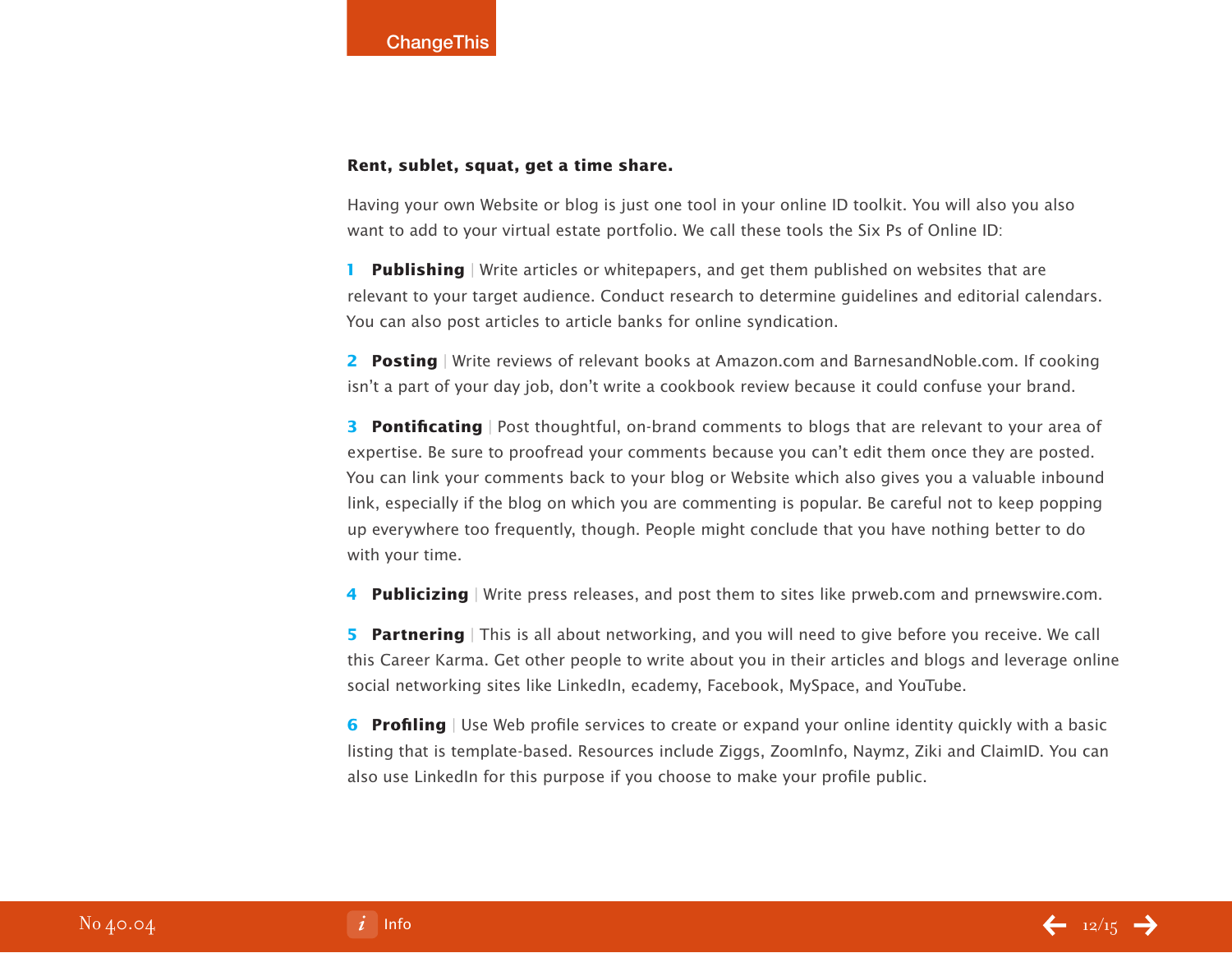### Know the Dos and Don'ts of Building Your Online Identity.

#### **Follow the rules.**

As with other valuable tools for managing your career, you must follow the proven rules to gain the most from your efforts. Here's some of our guidance to help you make the most of the Web:

- **1 Take a stand.** Strong brands have something to say, and they say it with passion and conviction. If you build a me-too site, no one is going to pay attention. The goal is to stand out—not to blend in.
- **2 Steer clear of dirt.** Avoid visiting and commenting at sites that contain questionable material. Don't build an online identity that could come back to haunt you.
- **3 Go for quality over quantity.** If you can only invest a small amount of money and time in your own Website, go for fewer pages with quality images, stellar copy and easy navigation. It's OK to leave them wanting more, just don't turn them off.
- **4 Make the link.** Ensure that all of your postings, articles, comments, reviews, etc. point back to your Website with your contact details. Don't forget your call to action!
- **5 Build it over time.** If you write and e-publish one article every other month, you will have six by the end of the year. Again, shoot for quality.
- **6 Be consistent.** To build a solid reputation, you must be known for something, not a hundred things. So build your online identity around who you are and what makes you relevant and compelling to those people who need to know about you. Don't try to be all things to all people.
- **7 Watch your mouth.** Be careful about what you put in your blog. Badmouthing your current employer or revealing corporate information could get you sacked.

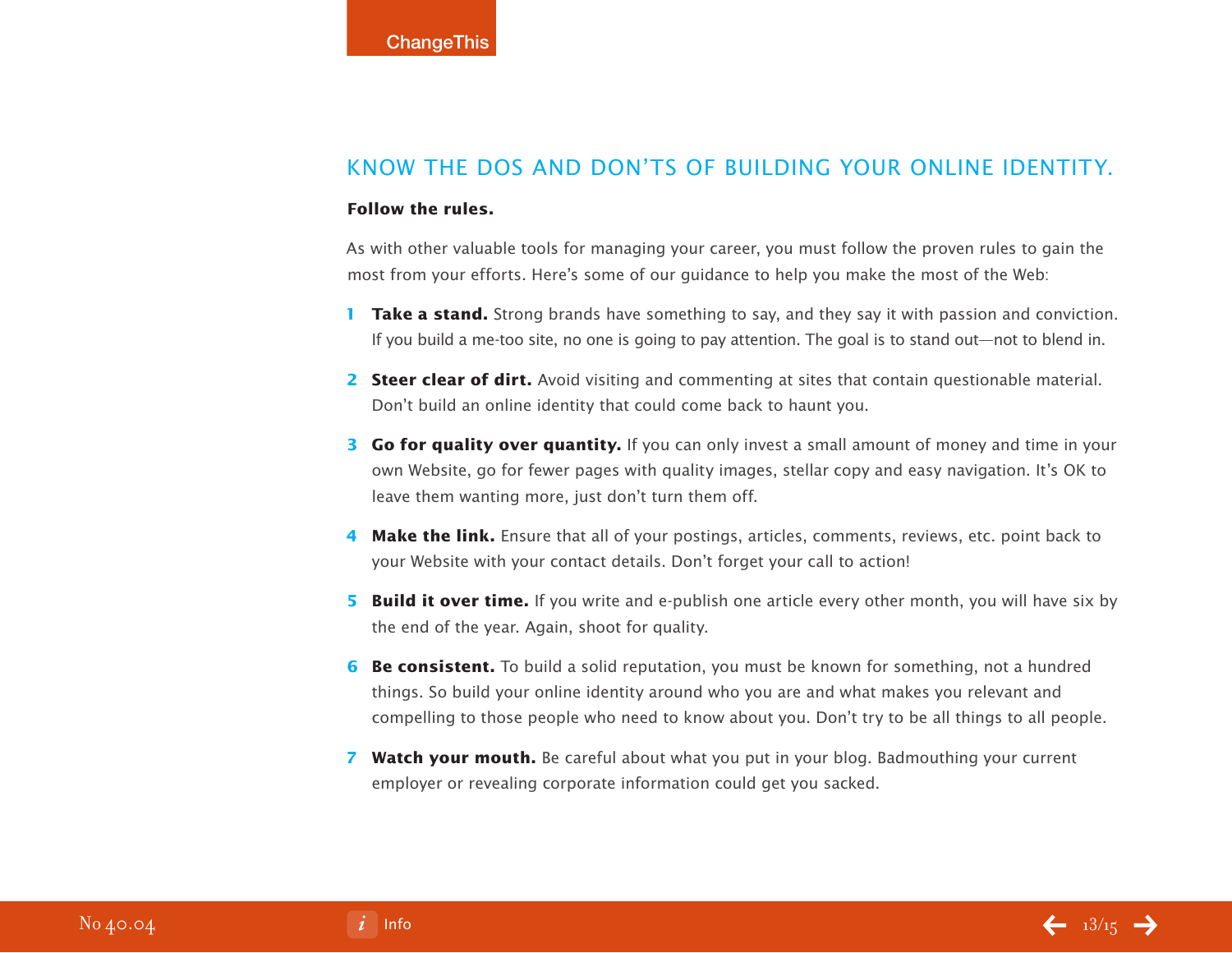"An industry will soon evolve to help you manage that public persona–optimizing your Google search, giving you control over your digitized public identity."–Faith Popcorn

- **1 Call in the professionals.** If you don't have the skills to build a quality Website or blog, get someone who can.
- **2 Lead with your strengths.** Use your creativity, understanding of your subject area, communications skills, etc. to showcase your true professional prowess.
- **3 Show 'em your mug.** Get a professionally taken photograph that exudes your brand. Don't use a picture that your mother took of you five years ago at the family picnic. A high-quality head shot will speak volumes about your brand.

## Start NOW!

These days, when the avearge job only lasts 3.5 years, you will be Googled frequently in the recruitment process. And if you are an entrepreneur, people are expecting you to have a professional online identity. In a world that is becoming more and more virtual, your online identity is becoming a key element in your personal branding plan. When you make a steadfast effort to expand your online presence, increasing your visibility and credibility, you'll be on a direct route to digital distinction. The time to start is now!